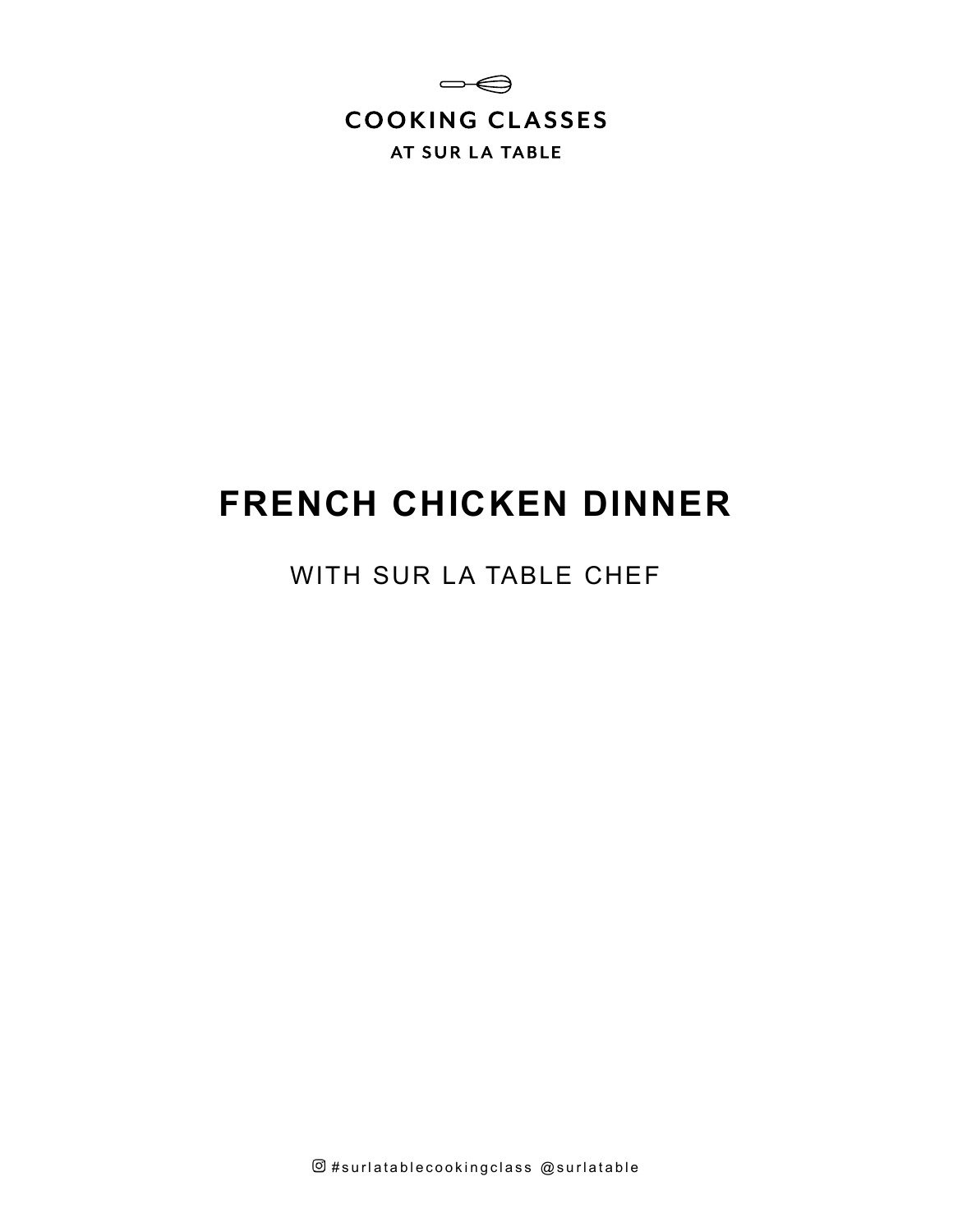# **Ingredient Shopping List**

Below is a list of ingredients you'll need to make the recipes in this packet.

# **Proteins**

□ 4 (5 ounce) skinless, boneless chicken breasts

# **Produce**

- $\Box$  3 shallots
- $\Box$  1 garlic clove
- □ 2 lemons
- $\Box$  1 bunch fresh herbs (such as parsley, thyme, rosemary, sage, or oregano)
- $\Box$  1 pound baby, marble, or fingerling potatoes
- 1 pound green beans

# **Dairy**

 $\Box$  2 tablespoons unsalted butter

# **Pantry Items**

- □ Kosher salt
- □ Black pepper in grinder
- Vegetable oil
- □ Olive oil
- $\Box$  Low sodium chicken broth

# **Dry goods**

 $\Box$  1/4 cup dry white wine

#### **Frozen**

 $\Box$  Ice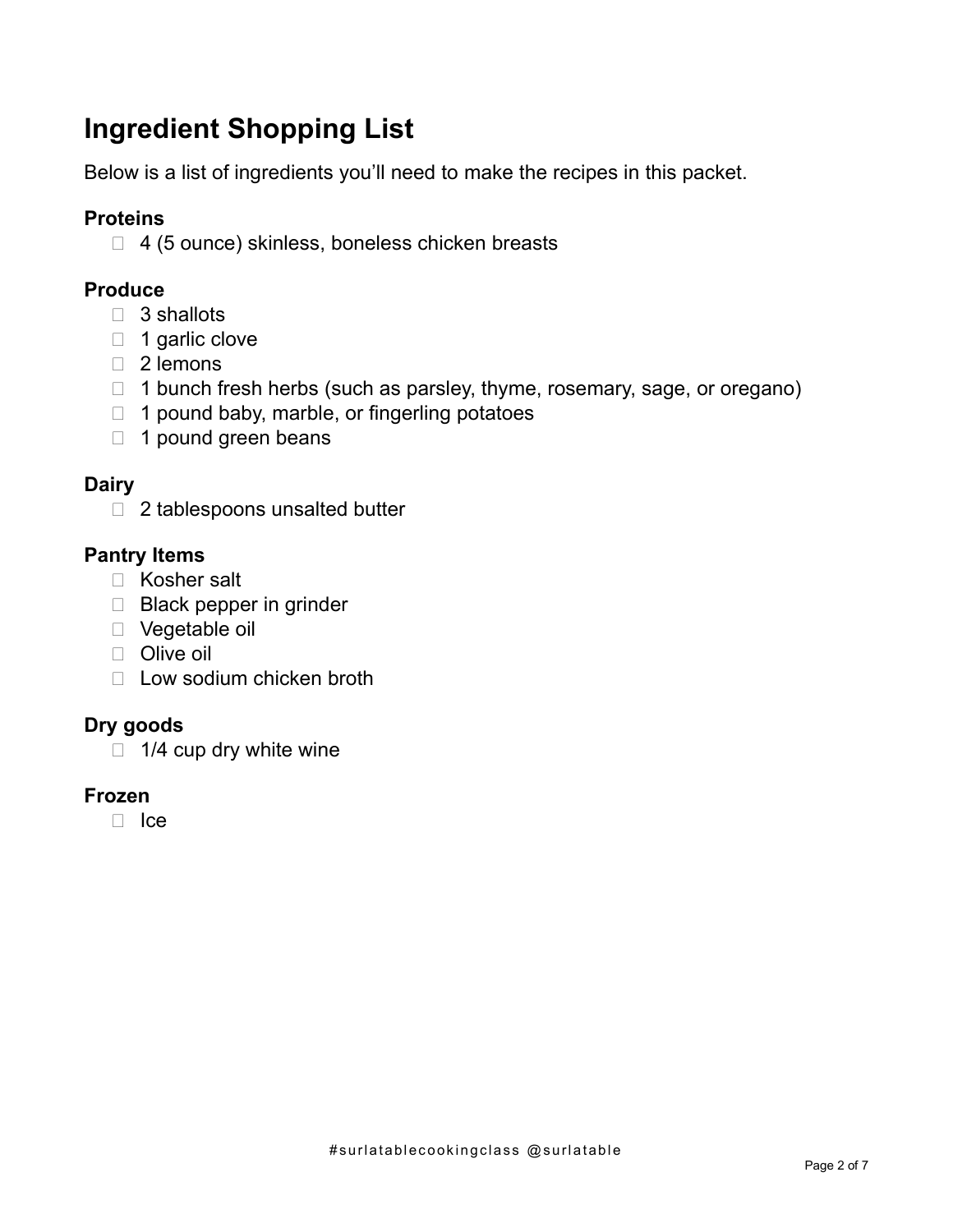# **Equipment Needed**

Below is a list of tools you'll need to make the recipes in this packet.

# **Cutlery**

- □ Chef's knife
- D Cutting board

# **Hand Tools/Gadgets**

- □ Instant-read thermometer
- Wooden spoon
- □ Mixing bowls (various sizes)
- □ Spider
- Tongs
- □ Microplane or citrus zester
- Whisk
- □ Citrus juicer (optional)

### **Cookware**

- □ Stockpot or large saucepan
- D Large sauté pan
- □ Oven-safe skillet

#### **Bakeware**

□ Rimmed baking sheet

#### **Tabletop**

- □ Serving bowl
- □ Large serving dish
- □ Small serving dish

#### **Other**

- D Paper towels
- Aluminum foil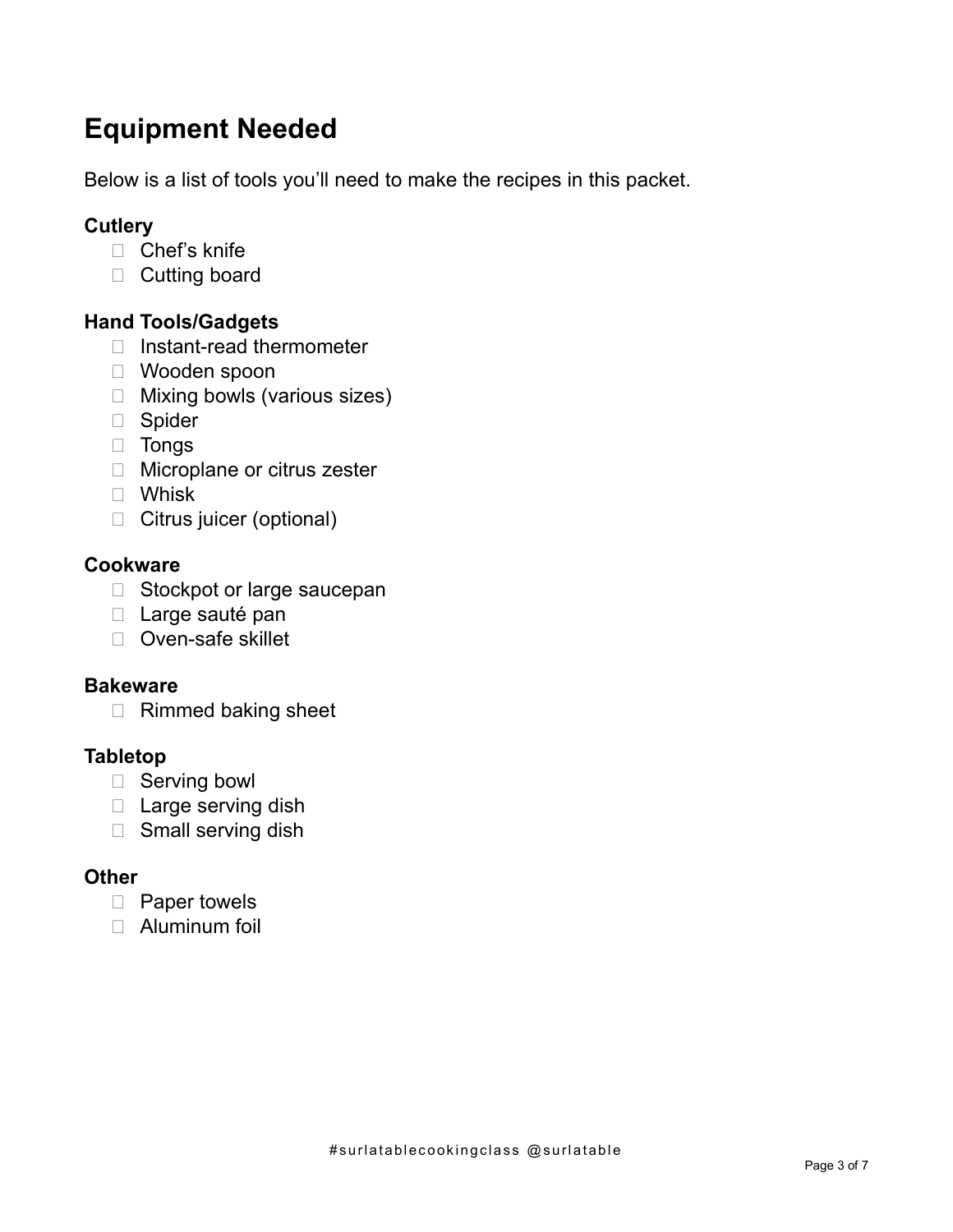# **Pre-Class Mise en Place and Notes**

- Please gather all ingredients prior to class if you will be cooking along.
- It is helpful to organize the ingredients by recipe on rimmed baking sheets.
- Feel free to pre-measure ingredients, but it is not necessary.
- We encourage you to prep all your ingredients before class as it will allow you to have more time to listen and watch the instructor.

# **Pan-Roasted Chicken Breasts with White Wine Herb Sauce**

- 1. 30 minutes prior to class, remove chicken from refrigerator and pat dry using paper towels.
- 2. Wash and dry produce.

### **Oven Roasted Baby Potatoes**

- 1. Preheat oven to 400°F.
- 2. Wash and dry produce.

# **Sautéed Green Beans**

- 1. Wash and dry produce.
- 2. Bring large pot of water to boil.
- 3. Prepare ice bath.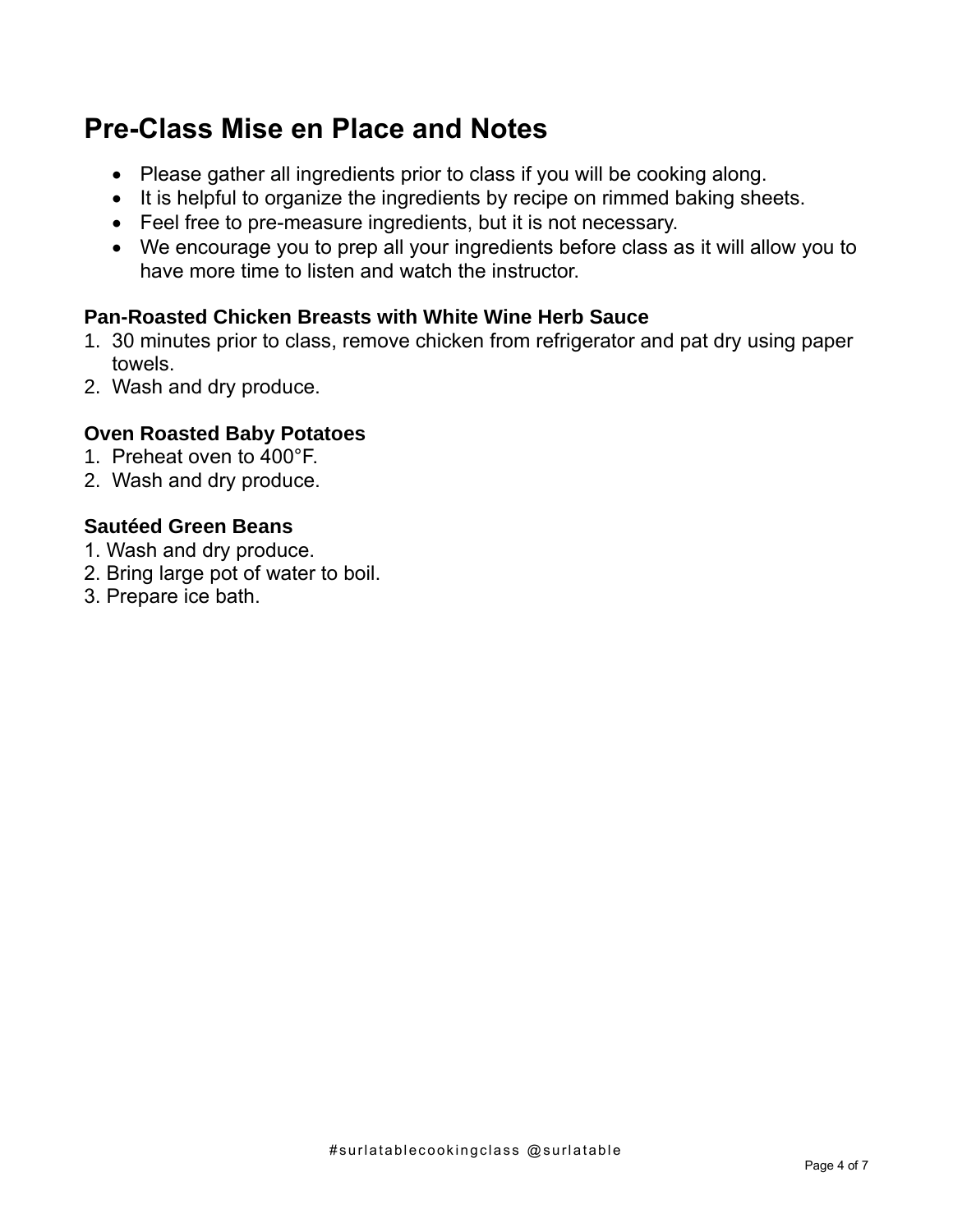#### **PAN-ROASTED CHICKEN BREASTS WITH WHITE WINE HERB SAUCE**

*Yield: 4 servings*

 $\frac{1}{2}$ 

*4, 5 ounce skinless, boneless chicken breasts Kosher salt and freshly ground black pepper 1 tablespoon vegetable oil 2 shallots, minced 1/4 cup dry white wine 1 1/2 cups chicken broth 2 tablespoons fresh lemon juice 2 tablespoons chopped fresh herbs such as parsley, thyme, rosemary, sage, or oregano*  $\frac{1}{2}$ 

Preheat oven to 400°F degrees.

1. *To prepare chicken*: Using paper towels, pat chicken breasts dry and season with salt and pepper on both sides; set aside.

2. *To cook chicken*: To a large ovenproof skillet set over medium-high heat, add oil. When oil is shimmering, carefully add chicken breasts and cook until golden brown, about 4 minutes. Using tongs, flip chicken and transfer skillet to oven to roast until an instant-read thermometer inserted into thickest part registers 165°F, about 12 to 14 minutes. Transfer chicken to a plate and tent with aluminum foil to keep warm, reserving the skillet.

3. *To prepare pan sauce*: Return skillet to stove over medium-high heat, add shallots and cook until tender about 2 minutes. Add wine, chicken broth and lemon juice; use a whisk to incorporate any browned bits from bottom of pan. Bring liquid to a boil and continue to cook until it has reduced by half. Add herbs; taste and adjust seasoning with salt and pepper.

4. *To serve*: Place chicken breasts on dinner plates, spoon sauce over chicken and serve immediately.

#### *Recipe variations:*

- Bone-in, skin-on chicken breast, or thighs can be substituted in this recipe. Please note that cooking times will be longer.
- No wine? Just omit from the recipe.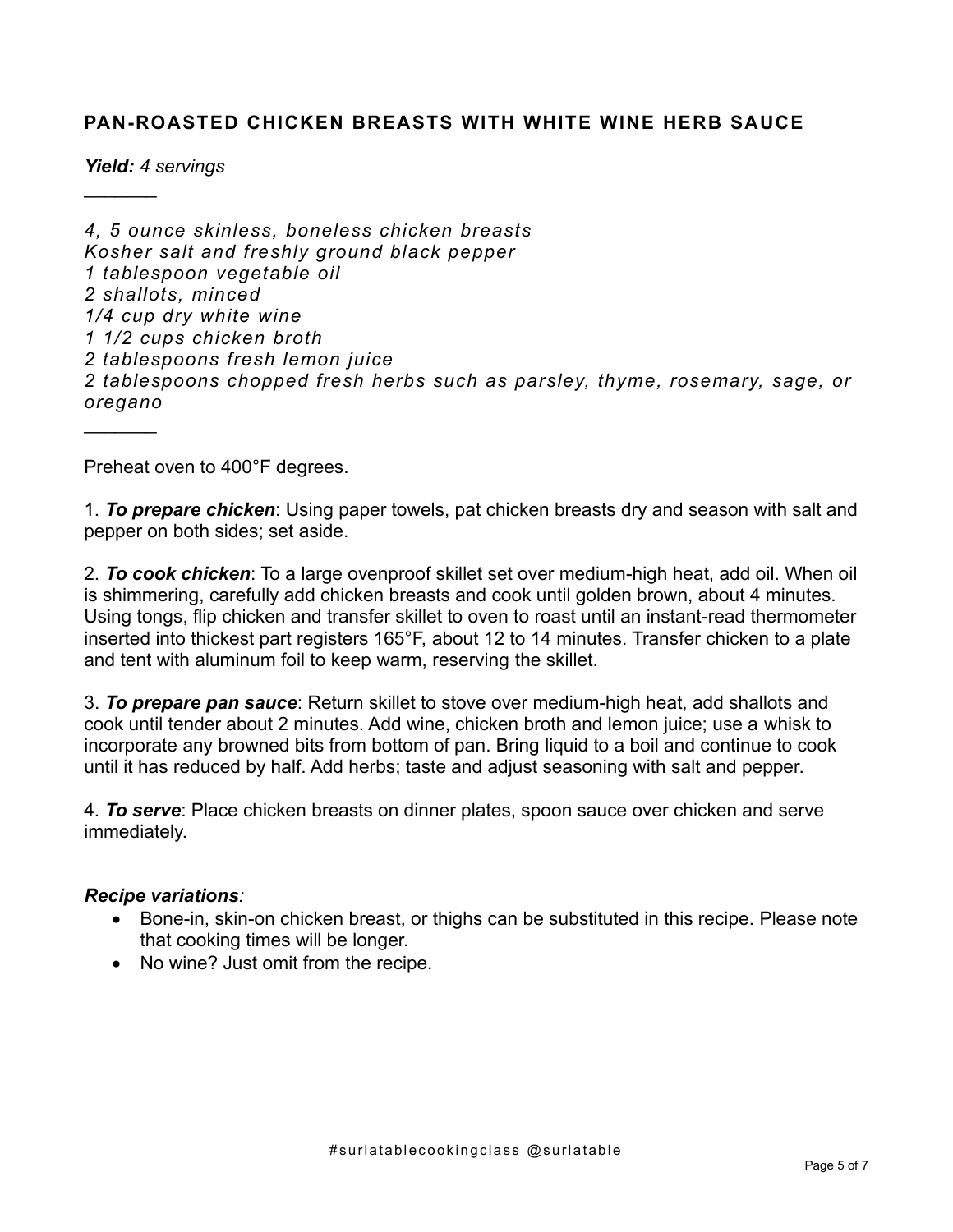### **OVEN-ROASTED BABY POTATOES**

*Yield: 4 servings*

 $\mathcal{L}$ 

 $\frac{1}{2}$ 

*1 pound baby, marble, or fingerling potatoes, cut into bite-sized pieces 2 tablespoons olive oil Kosher salt and freshly ground black pepper 1 tablespoon unsalted butter, at room temperature 2 tablespoons chopped fresh herbs such as parsley, thyme, rosemary, sage, or oregano*

Preheat oven to 400°F. Preheat a rimmed baking sheet in oven while prepping ingredients.

1. To a medium bowl, add potatoes, oil, salt and pepper; toss until thoroughly coated. Carefully, spread potatoes cut side down on preheated baking sheet. Transfer potatoes to oven and roast, stirring halfway until tender and golden-brown, about 30 to 35 minutes.

2. *To serve*: Transfer potatoes to a large serving bowl and toss together with butter and herbs. Taste and adjust seasoning with salt and pepper.

#### *Recipe variations*:

• Try other seasonal vegetables in this recipe like sunchokes or heirloom carrots.